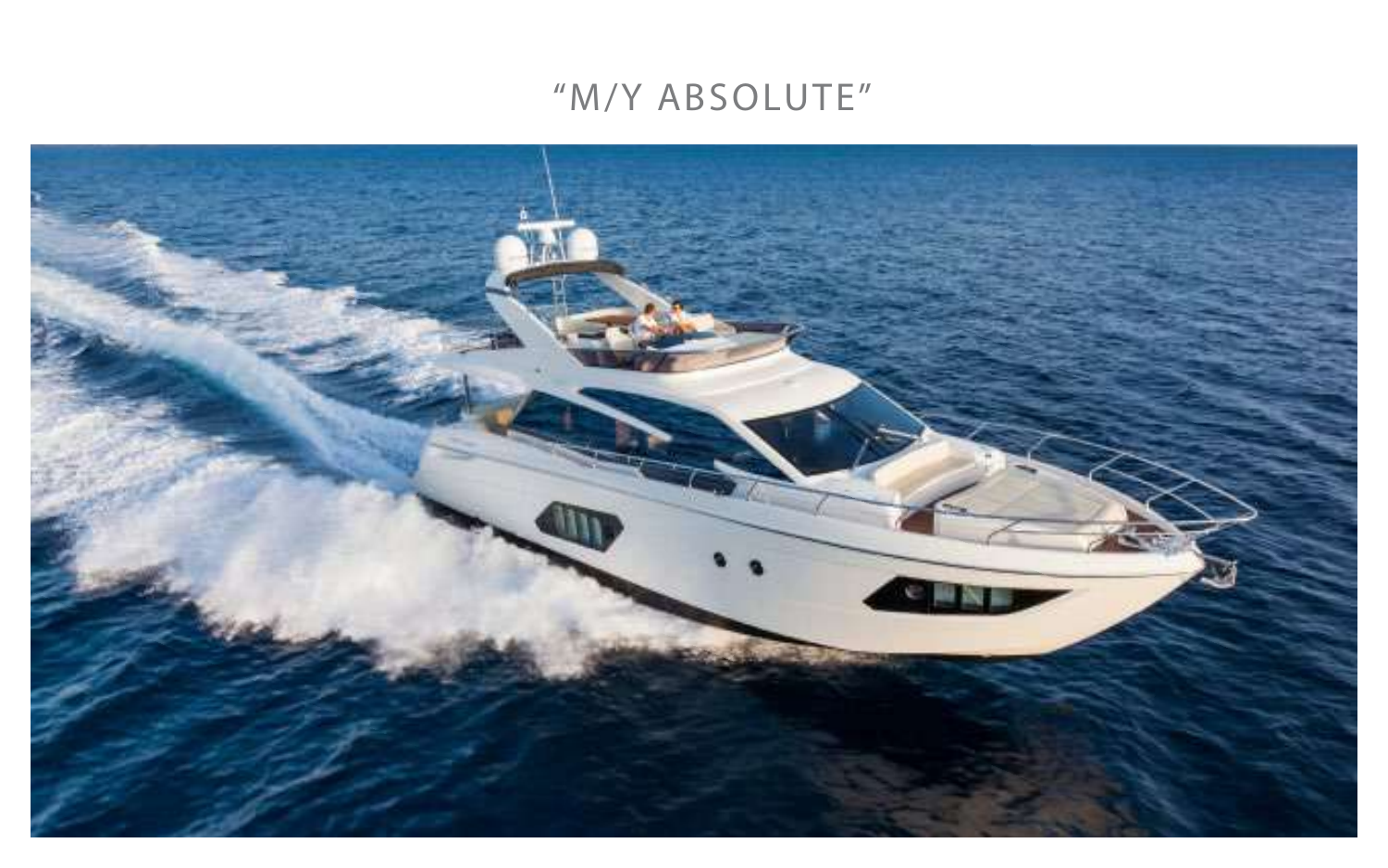The magnificent motoryacht **ABSOLUTE 60 Fly**<br>starts her third charter season with the purpose<br>giving you comfort and modernity experience that<br>you are looking for. Every device on this luxurious yacht the magnificent motoryacht ABSOLUTE 60 Fly starts her third charter season with the purpose giving you comfort and modernity experience that was carefully thought to optimize her performance and to give you a high-end service.

The layout of M/Y ABSOLUTE was conceived with the emphasis on spacious arrangement and loads of natural lighting. With three dedicated sunbathing areas: one at the bow with a large folding sunpad, and two on the fly, she offers an exceptional place for those who love seing at in the sun. The large shaded dining table at the aft deck and the other at the fly will assure plenty of lively moments, whether it comes to fancy cocktails, romantic dinners or family celebrations.









#### Y ARSOLI "M/Y ABSOLUTE"

 The spacious salon with comfortable white sofas and large-screen television creates a perfect area to relax. Panoramic windows allow plenty of natural light through. The yacht sleeps up to six guests in three modern design staterooms. The master cabin and the VIP cabin are accommodated with a king-size bed and the third cabin with twin beds.

 With IPS Volvo Penta, the navigation of M/Y ABSOLUTE at cruising speed of 26 knots is very smooth and the fuel consumption is reduced by 30%. The revolutionary "Sea-keeper" stabilizer minimizes the roll and ensure a comfortable cruise guaranteeing passengers pleasant experiences while enjoying the Mediterranean Sea.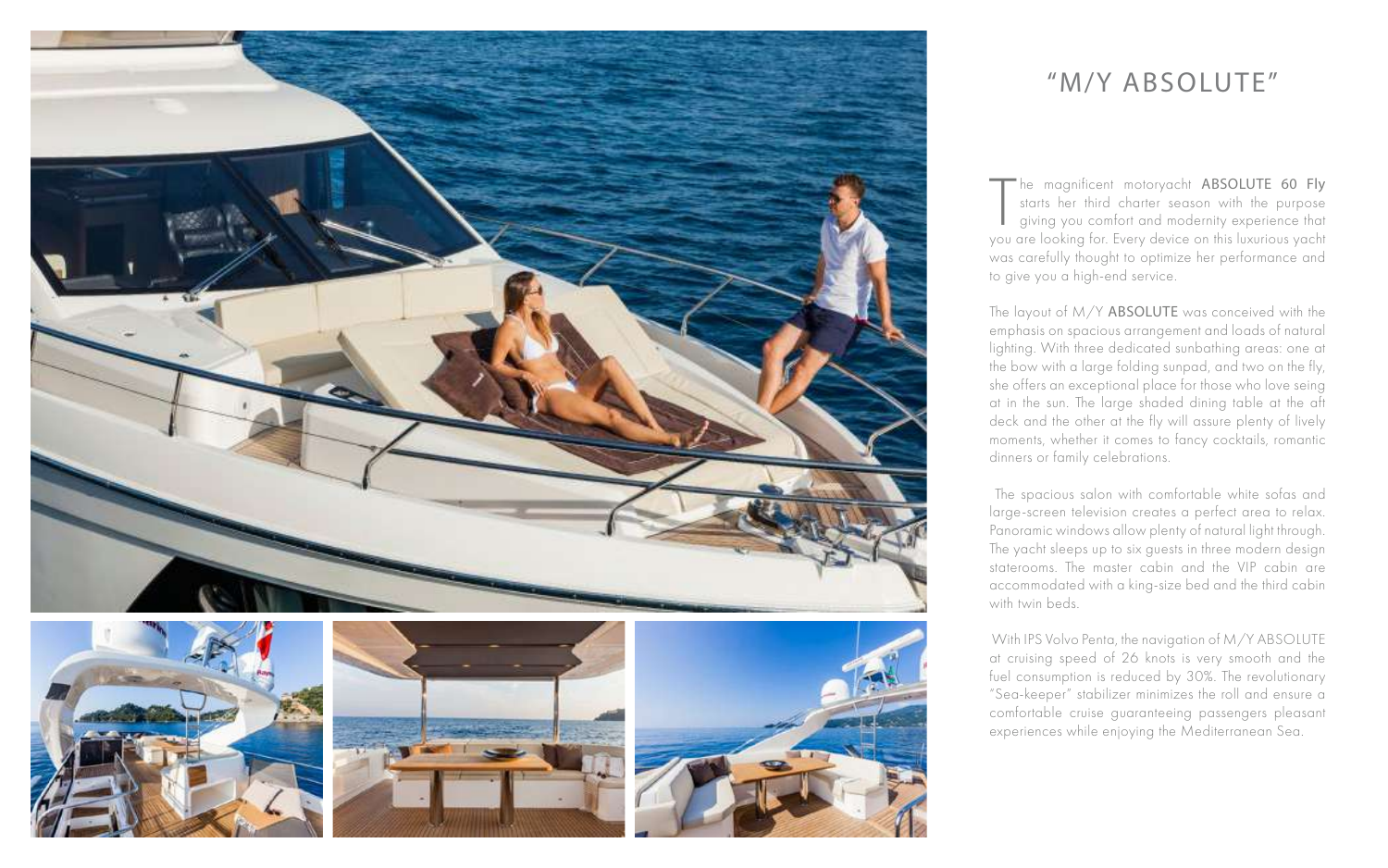







#### Amenities:

1 high performance tender • 1 water ski • 1 sea bob •1 paddle • Towables • Toys • Jetski : possibility of reservation on request • Wi-Fi • Audio/video equipment controlled by iPad.

#### The yacht charter includes:

Crew (captain & stewardess/cook)

### The yacht charter does not include:

Diesel, harbor fees outside of base harbor, food and drinks.

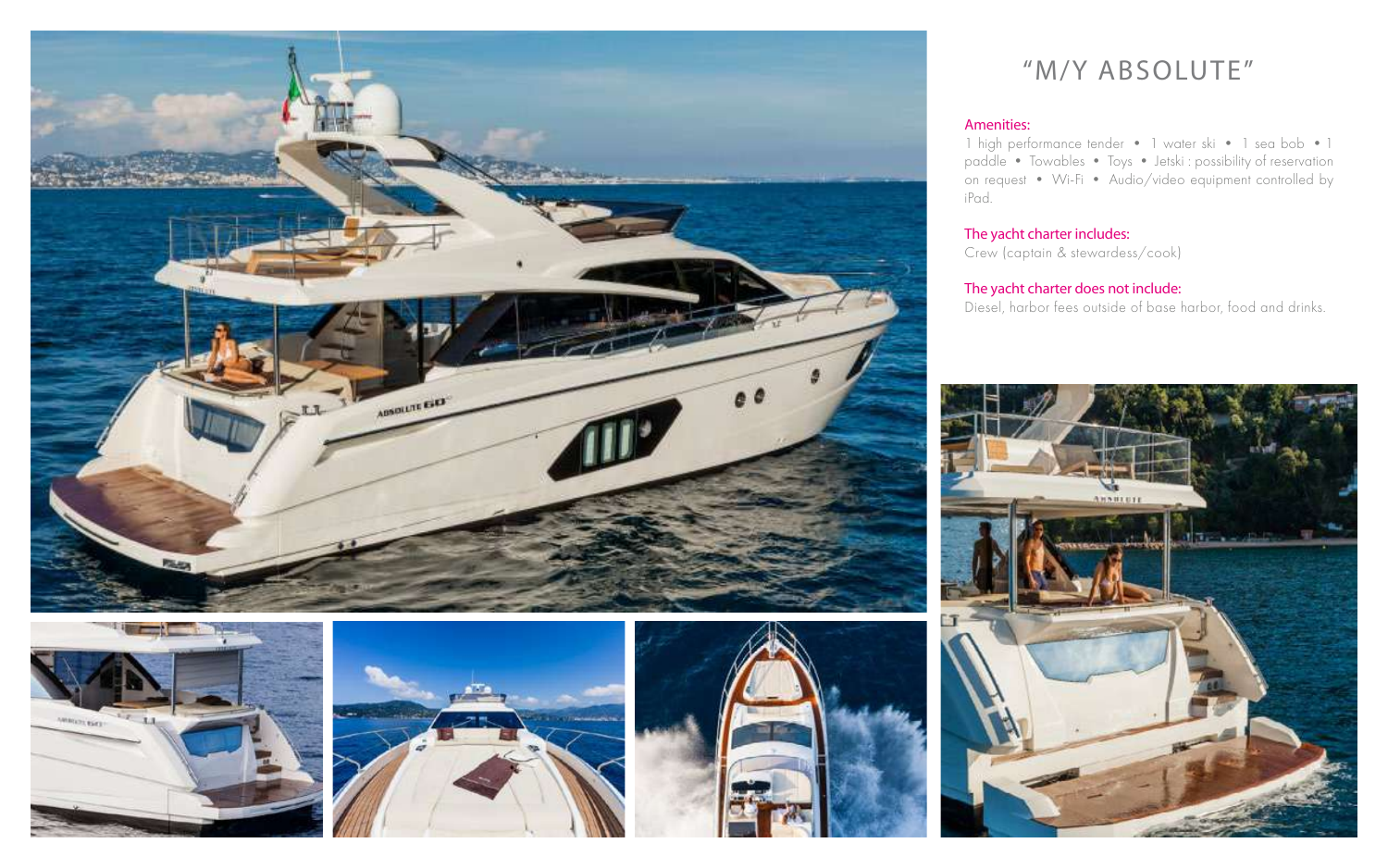